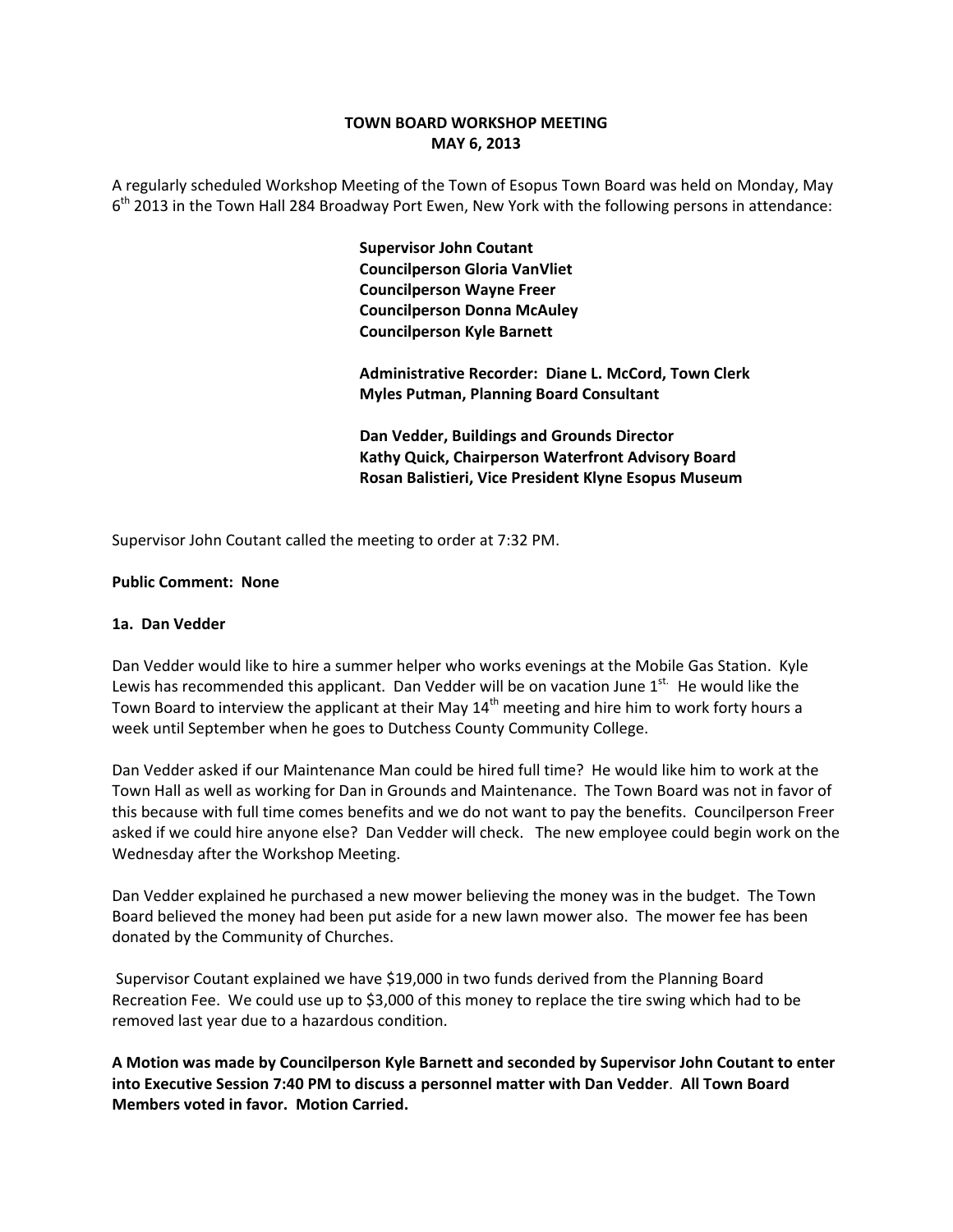# **A Motion to adjourn from Executive Session was made by Supervisor Coutant and seconded by Councilperson Kyle Barnett at 7:51 PM. All Town Board Members voted in favor. Motion Carried.**

Dan Vedder said we spend a lot of money on cleaning supplies for the town. If we could go with WB Mason they have concentrated cleaner that makes up to 55 gallons and this would save us money. Councilperson Freer said the County bid has gone with another firm to purchase their supplies. He will get the name and supply list.

Dan has suggested we could save money by taking the trash and recyclables to the Transfer Station ourselves, however, our contract with Waste Management doesn't expire until Sept. of 2014. After the contract expires Dan will take care of the trash and buy larger trash containers for that purpose.

Supervisor Coutant told Dan the plastic needs to be taken off the Waterchestnut Machine sometime soon.

### **1b. Riverview Cemetery**

The Supervisor spoke with Rick Heins from the Riverview Cemetery about the town mowing the cemetery for the Memorial Day Parade. Rick said he has already had the cemetery mowed for the event. He will come in to discuss the dates when the town could mow.

### **2. Myles Putman – Church Property**

Supervisor Coutant asked Myles Putman to outline the procedure to obtain the property line adjustment for the Moore property for the Town to be able to buy the Ross Park Parking Lot from Presentation Church. This transaction may have to be approved by the Attorney General.

"A religious corporation shall not sell, mortgage or lease for a term exceeding five years its real *property without applying for and obtaining leave of the court therefore pursuant to section five hundred* eleven of the not-for-profit corporation law as that section is modified by paragraph (d-1) of subsection one of section two-b of this chapter, except that a religious corporation may execute a purchase money *mortgage or a purchase money security agreement creating a security interest in personal property purchased by it without obtaining leave of the court therefore."*

Myles believes the Town Board would be the governing body in this project. He suggested Attorney Paul Kellar should be involved in this and he should talk with the Attorney General's office. We now have been told the application for the grant must be redone and resubmitted according to Assemblyman Kevin Cahill's representative Tom Hoffay.

What the Planning Board has to do is easy, a lot line adjustment, however it gets more complicated after you review Myles paperwork. Councilperson Kyle Barnett said he needs to look into this and he needs to speak with Attorney Paul Kellar so that more research can be done. The Councilperson will call Attorney Kellar.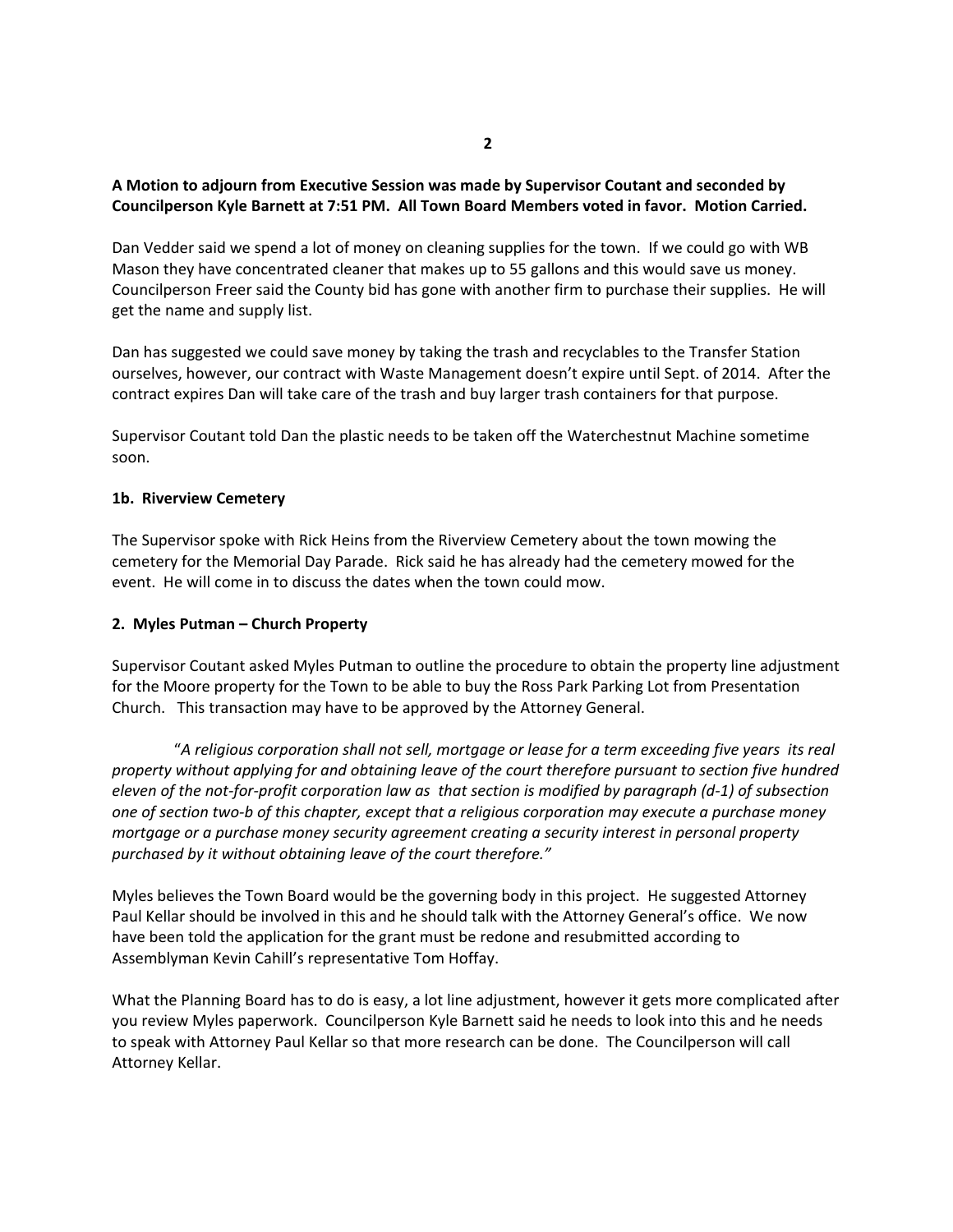The following is a Proposed conveyance of land from Archdiocese of New York (Lot Line Adjustment – Summary and procedural Outline:

3

# A. Summary

1. This office has examined the maps prepared by Michael Vetere LLS in reference to the proposed conveyance by the Archdiocese of New York to the Town of Esopus, specific to that portion of the lot used as a parking area for Ross Park.

2. This office believes the proposed conveyance, which is subject to subdivision approval by the Planning Board under Chapter 107 of the Town Code, can be approved expeditiously as a "lot line adjustment", subject to the procedures set forth in Section 107-16A of the subdivision local law.

3. To obtain approval of the "lot line adjustment", this office recommends that the lands to be conveyed to the Town of Esopus be legally attached to the Ross Park parcel, and not set aside as a separate parcel of land.

4. This office is also aware of the encroachment on the site by the driveway which serves the lands of Moor, just to the north of the site; and also of the proposal to convey this portion of the property to the Moore's.

5. The proposed action is subject to a review, classification under SEQR and a Determination of Environmental Significance. The SEQR process may need to encompass both the lot line adjustment and the grant being applied for, in order to avoid "segmentation".

B. Documentation. The Planning Board will require submission of the following:

1. Application for a Subdivision/Lot Line approval. This application should be completed and signed by the landowner (in this case an organization entity), or its designated agent (s) surveyors, attorneys, other professionals, and prospective purchasers, with written authorization from the landowner (s).

2. SEQR FORMS. An Environmental Assessment Form (EAF), to be completed by the applicant or agent. A Short EAF is usually adequate for a lot line adjustment, but if a full EAF has been completed for the park grant application, or is required by SHPO, then the FEAF should be used for the SEQR analysis and determination for the lot line adjustment.

3. Public Hearing Waiver. A letter requesting waiver of the public hearing, as provided for pursuant to Section 107‐16 of the subdivision local law, should be submitted by the applicant or the authorized agent.

4. Map. A survey map is required that shows all existing property lines to be deleted, all proposed new property lines; lot lines to remain, all with appropriate text labels. In addition, the map should show means of access into the site, all improvements such as buildings, structures, paved surfaces. The map should also include a tabulation of existing ("before") and proposed ("after") lot areas; a tabular summary of zoning bulk standards; and separate spaces for the signatures of two (2) Planning board members and also the signature(s) of the landowner.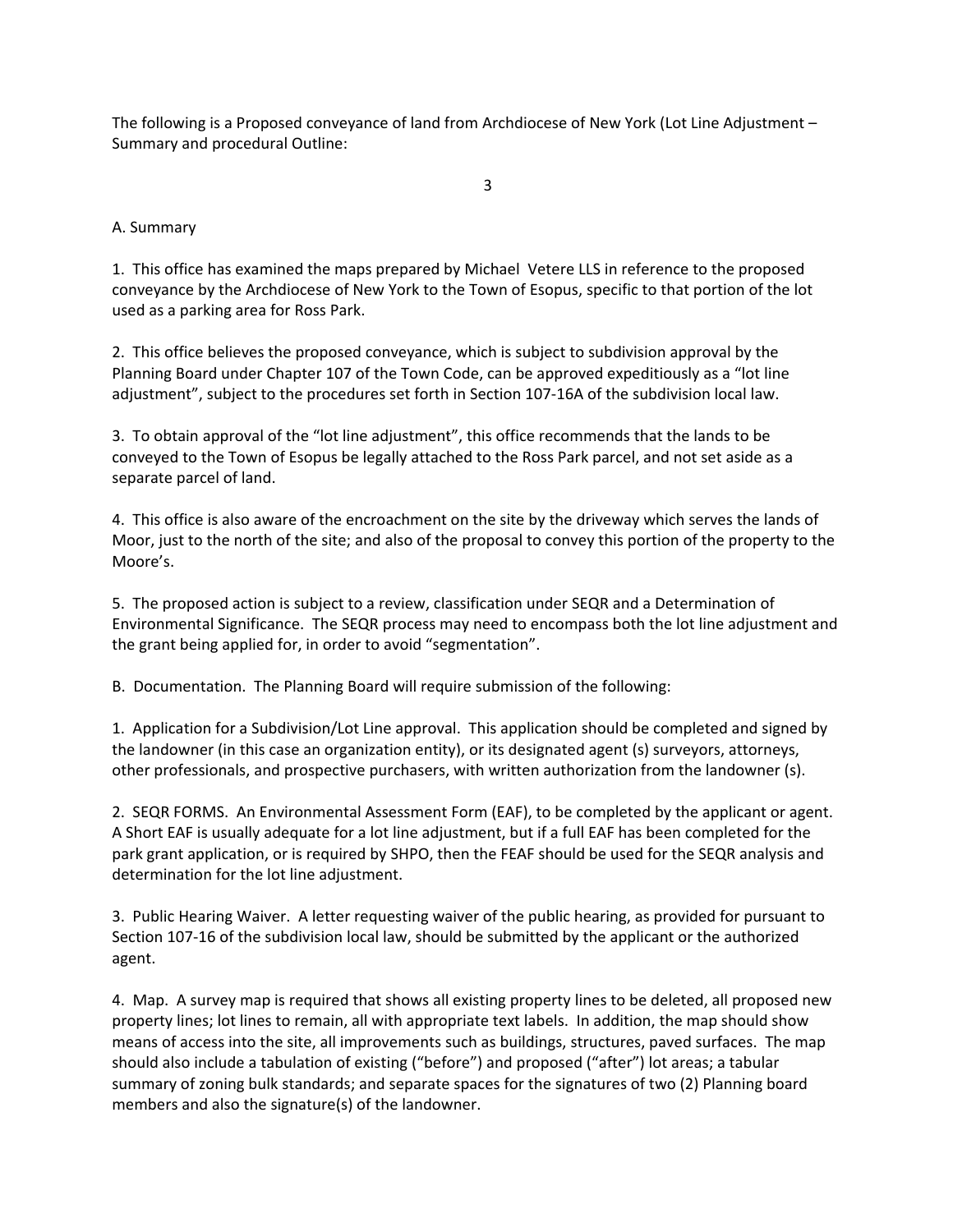5. It is recommended that the new lot line with Moore be located ten (10) feet to the south of the encroaching driveway, consistent with the standard in Section 123-24A (2)(h) of the zoning law.

# C. Possible Schedule

1. Town Board submits subdivision application with maps and supporting documents by 4 pm, May 29, 2013.

2. The Planning Board will review the maps and documents on June 12, 2013 for completeness and will give the project a SEQR classification.

3. If a letter is submitted to the Planning Board requesting a waiver of the hearing under the provisions of Section 107‐16.A of the Esopus Town Code, the Planning Board can grant the waiver and be in a position to act on the subdivision map the same night (June 12):

- The Planning Board would make a SEQR Determination; and then
- The Planning Board would approve, by motion, the subdivision plat, subject to the signature of the authorized representative or officer of the current landowner.

4. As per a phone conversation with the Supervisor earlier today, the application for the grant is not subject to review under SEQR.

5. Lot line adjustments are not subject to the review of the County Planning Board.

### **2b. Myles Putman – Town Zoning**

Councilperson Wayne Free asked Myles how are we making out on Rt. 9W rezoning? Myles said he had no further direction from the Town Board on re‐zoning. The Supervisor said Attorney Graham has been working of the environmental impact of a zoning change.

Myles Putman suggested the following:

- 1. Broadway Commercial expansion.
- 2. Extend the General commercial zoning to West Park to include Esopus Farms.

3. The PUD on the 35 acres owned by Ken Silver be changed to General Commercial. It is a prime property.

Councilperson Freer thought we had discussed this with Myles and that he was going forward? Attorney Peter Graham took all the information and we are waiting for him to put it together said the Supervisor. Councilperson Freer will call Attorney Graham. Myles stated that in Green County they are working with the IDA on their zoning and perhaps we could ask Rob Libowitz from Ulster County to help us with our zoning changes. Following our change in zoning in 1994 we have not seen a growth in commercial uses. Supervisor Coutant wants to move forward with Esopus Farms and we need the re‐zoning in West Park.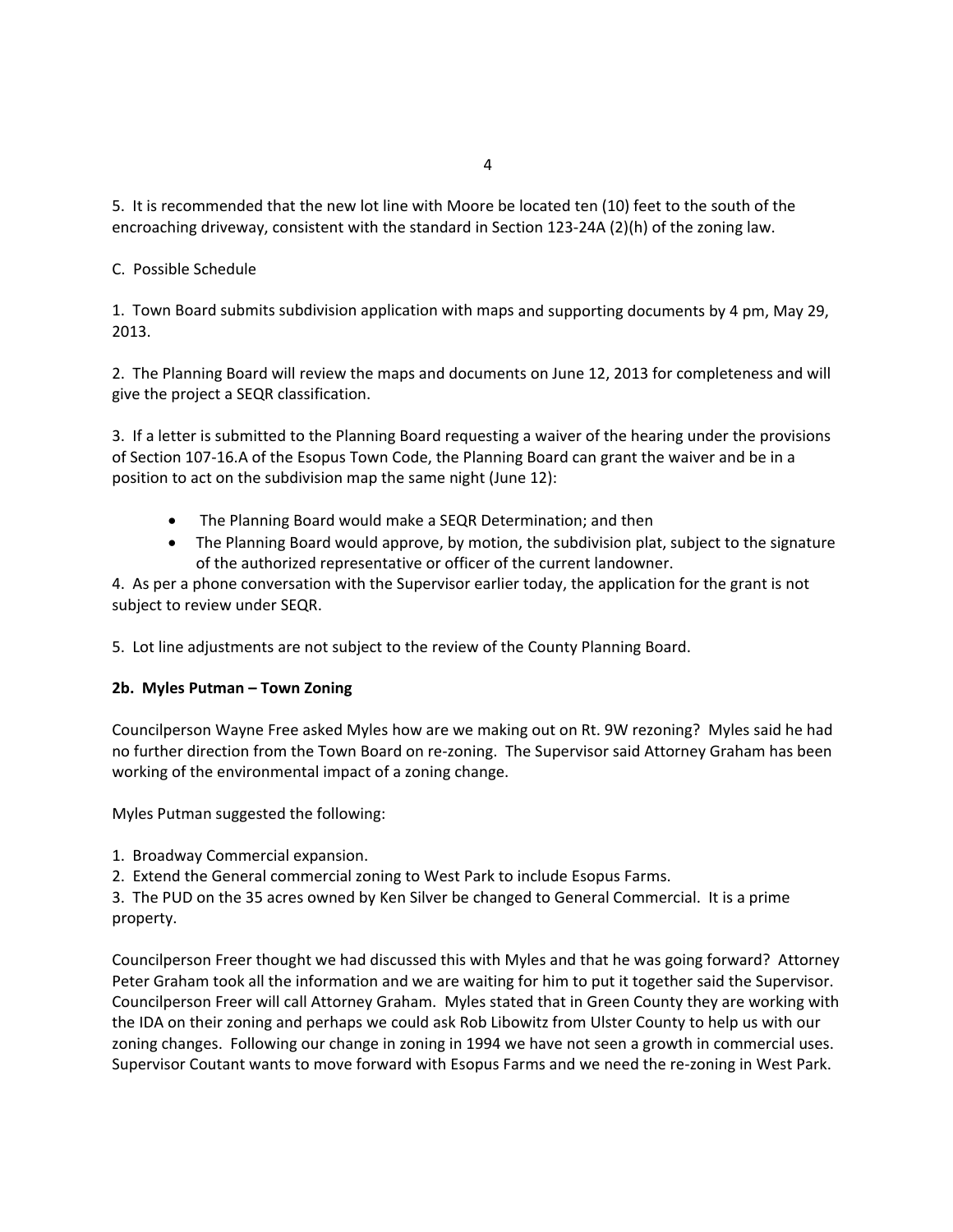Myles suggested including apartments in our commercial zone because we have had several questions about this at pre‐submission hearings.

the state of the state of the state of the state of the state of the state of the state of the state of the state of the state of the state of the state of the state of the state of the state of the state of the state of t

Concerning the Silver Property, the Supervisor said there were concerns about the wetlands and Silver believes he has more control having a PUD. Myles said functionally it is a problem. Mr. Silver has done nothing with the PUD in years and years. It was suggested we could send a certified letter to Mr. Silver stating he has ninety days to make a decision. He did not comply with the PUD rules and regulations. Councilperson Barnett asked why not wait for the fight until we have to do it?

There was discussion about the State purchase of the Winery property and will it become a New York State Park? The lake above the property has been filled with fish according to the Supervisor.

Councilperson Gloria VanVliet wants Myles Putman to proceed.

# **2c. Riverkeeper River Sweep**

Kathy Quick said there will be the Great River Sweep on Saturday, May  $11^{th}$  9:00 AM – 11:00 AM at Lighthouse Park – Esopus Meadows Preserve. Diane Dintruff and Marion Zimmer will attend as Kathy's replacement since she has a prior meeting.

# **3. Memorial Day Parade**

A letter has been received asking about the Town Board's participation in the Memorial Day Parade on Monday, May  $27<sup>th</sup>$ . The Supervisor will answer stating the Town Board will participate.

### **4. Elections**

The towns still are responsible for Elections and their costs. Ulster County now has pressure to assume the costs of elections, since the towns have no input into the election operation. The County function has been mandated by HAVA and the additional burden on the townships has added to the already stressful budgetary process.

The Town has returned the old voting machines, originally purchased through town expense, to the County complex on Golden Hill. The money derived from the metal when these machines are discarded will again go to the County. When HAVA took over the elections all machines became the property of the County. The process of turning the expense for the election operations to the County is in the hands of the County Ways and Means Committee and will not be voted on this month according to Councilperson Gloria VanVliet.

Early Voting, a procedure done in many states, could cost the County over \$100,000 in expenses.

# **5. Town of Esopus 21 and Over Volleyball**

Supervisor Coutant explained Kathy Robinson has done an excellent job on preparing the Volleyball application which has been reviewed by our Attorney Paul Kellar.